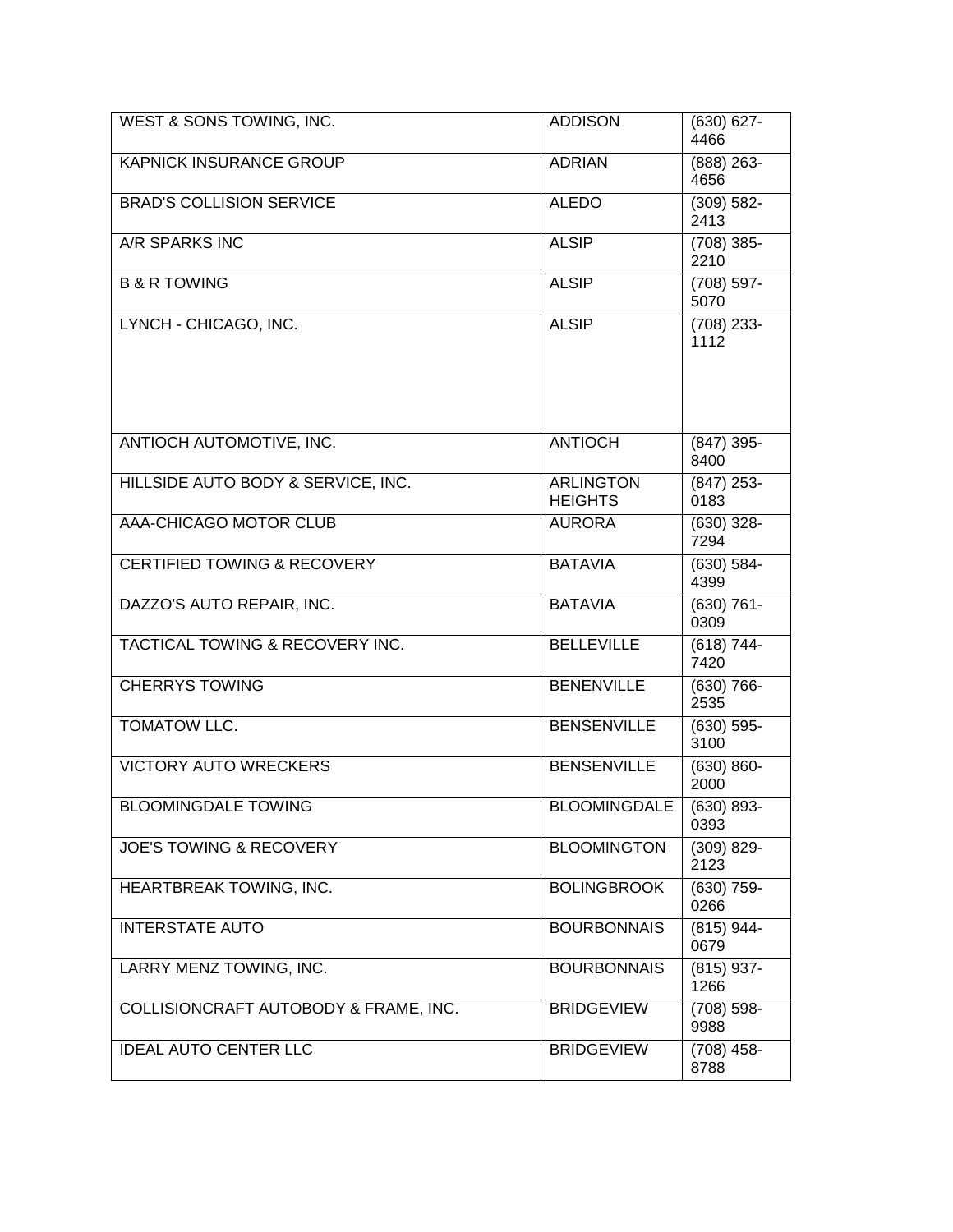| MODERN CARRIAGE WERKS, INC.                       | <b>BRIDGEVIEW</b>   | $(708)$ 430-<br>6877  |
|---------------------------------------------------|---------------------|-----------------------|
| KASIA'S RECOVERY, INC.                            | <b>BURBANK</b>      | $(708)$ 921-<br>3575  |
| DONALD S. ROTHSCHILD, LTD.                        | <b>BURR RIDGE</b>   | $(630) 655 -$<br>6000 |
| TOWING EXPRESS, INC.                              | <b>BURR RIDGE</b>   | $(630)$ 476-<br>2654  |
| <b>CALUMET CITY AUTO WRECKERS</b>                 | <b>CALUMET CITY</b> | $(708) 868 -$<br>6390 |
| AIRLINE TOWING, INC.                              | <b>CALUMET PARK</b> | $(708)$ 597-<br>0990  |
| <b>LARRY'S TOWING -</b>                           | <b>CARBONDALE</b>   | $(618) 549 -$<br>7222 |
| SHELTON'S TOWING & RECOVERY, LLC                  | CARBONDALE          | $(618) 534 -$<br>3973 |
| <b>DELUXE TOWING, INC.</b>                        | <b>CAROL STREAM</b> | $(630) 668 -$<br>6090 |
| <b>SMITTY'S BODY SHOP</b>                         | <b>CENTRALIA</b>    | $(618) 532 -$<br>7988 |
| DON'S 24HR TOWING & RECOVERY                      | <b>CHAMPAIGN</b>    | $(217)$ 352-<br>8457  |
| DACOTAH-WALSH TIRE INC.                           | <b>CHANHASSEN</b>   | $(800)$ 783-<br>8473  |
| ANDERSON TOWING/ 155 AUTO                         | <b>CHANNAHON</b>    | $(815)$ 467-<br>2938  |
| BARTLEY GARAGE & 24 HR TOWING                     | <b>CHARLESTON</b>   | $(217)$ 345-<br>3355  |
| <b>AERO AUTO PARTS</b>                            | <b>CHICAGO</b>      | $(773)$ 483-<br>2625  |
| A-EXCELLENCE SERVICE, INC. (AET GROUP, INC.)      | <b>CHICAGO</b>      | $(773) 767 -$<br>6940 |
| CHICAGO 24 HOUR TOWING, INC.                      | <b>CHICAGO</b>      | $(773)$ 474-<br>4078  |
| <b>EQUITABLE SERVICES, INC.</b>                   | <b>CHICAGO</b>      | $(800)$ 621-<br>1018  |
| FLEET SERVICE CHICAGO, INC.                       | <b>CHICAGO</b>      | $(773)$ 927-<br>8000  |
| <b>GRAND &amp; ABERDEEN SERVICE STATION, INC.</b> | <b>CHICAGO</b>      | $(312) 414 -$<br>1770 |
| <b>HAAS ALERT</b>                                 | <b>CHICAGO</b>      | $(833)$ 433-<br>4227  |
| <b>MIKE'S SERVICE, LTD</b>                        | <b>CHICAGO</b>      | $(773) 847 -$<br>5257 |
| ONE STOP TOWING                                   | <b>CHICAGO</b>      | $(773) 821 -$<br>5735 |
| RENDERED SERVICES, INC.                           | <b>CHICAGO</b>      | $(773)$ 927-<br>8888  |
| ROKAITIS INDUSTRIES, INC.                         | <b>CHICAGO</b>      | $(773)$ 247-<br>3195  |
| S & T AUTOMOTIVE INC.                             | <b>CHICAGO</b>      | $(773)$ 286-<br>7686  |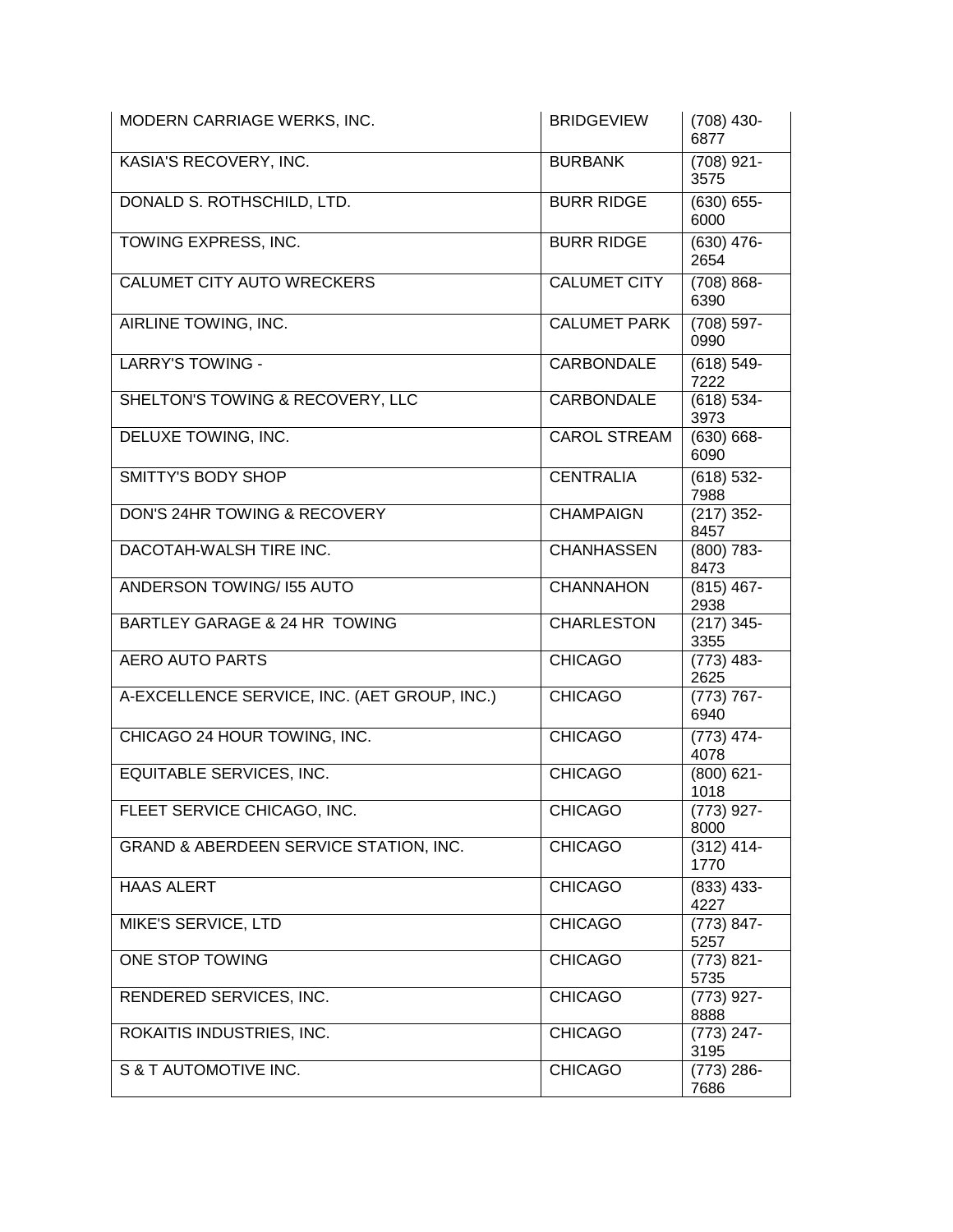| <b>TROXELL INSURANCE-</b>                             | <b>CHICAGO</b>                      | $(312) 810 -$<br>7911 |
|-------------------------------------------------------|-------------------------------------|-----------------------|
| WAGGONER'S AUTO SERVICE, INC.                         | <b>CHICAGO</b>                      | $(773)$ 925-<br>2557  |
| <b>XL TOWING AND STORAGE</b>                          | <b>CHICAGO</b>                      | $(773)$ 434-<br>9731  |
| A-1 TOWING EMERGENCY ROAD SERVICE                     | <b>CHICAGO</b><br><b>HEIGHTS</b>    | $(708) 747 -$<br>7067 |
| BROOKFIELD IRON & METAL, LLC                          | <b>CHICAGO</b><br><b>HEIGHTS</b>    | $(708) 754-$<br>5329  |
| <b>WALSH'S SERVICE STATION INC.</b>                   | <b>CHICAGO</b><br><b>RIDGE</b>      | $(708)$ 422-<br>1088  |
| CBR TOWING AND RECOVERY (CENTRAL BODY<br>REPAIR)      | <b>CLIFTON</b>                      | $(815)$ 263-<br>2029  |
| <b>BOBS ADVANCED AUTO &amp; TIRE INC.</b>             | <b>COAL CITY</b>                    | $(815) 634 -$<br>0004 |
| SHARPE TOWING & RECOVERY, LLC                         | <b>COLONA</b>                       | $(309)$ 281-<br>1081  |
| <b>STAT TOWING &amp; RECOVERY</b>                     | <b>COUNTRY CLUB</b><br><b>HILLS</b> | $(708)$ 333-<br>8200  |
| SWARTZ AND SON AUTO BODY & TOWING                     | <b>COUNTRY CLUB</b><br><b>HILLS</b> | (708) 798-<br>0223    |
| <b>CHARIOT AUTOMOTIVE</b>                             | <b>COUNTRYSIDE</b>                  | (708) 354-<br>1010    |
| TMW TOWING, INC.                                      | <b>CRETE</b>                        | $(708) 672 -$<br>8272 |
| HERRICK AUTO REBUILDERS INC.                          | <b>CRYSTAL LAKE</b>                 | $(815)$ 459-<br>3232  |
| LEE JENSEN SALES CO., INC.                            | <b>CRYSTAL LAKE</b>                 | $(815)$ 459-<br>0929  |
| <b>ORMSBY MOTORS</b>                                  | <b>CRYSTAL LAKE</b>                 | $(815)$ 459-<br>4566  |
| WHITEY'S TOWING, INC.                                 | <b>CRYSTAL LAKE</b>                 | $(847) 639-$<br>2750  |
| <b>CARNAGHI TOWING &amp; REPAIR</b>                   | <b>DANVILLE</b>                     | $(217)$ 446-<br>0333  |
| COFFMAN'S TRUCK SERVICE & TOWING                      | <b>DANVILLE</b>                     | $(217)$ 446-<br>1555  |
| <b>COULTAS RECYCLING</b>                              | <b>DANVILLE</b>                     | $(217) 304 -$<br>4001 |
| TRI R SERVICE, INC.                                   | DE PLAINES                          | $(847) 827 -$<br>9444 |
| <b>J &amp; S RECOVERY AND TOWING CO OWNER CALIBUR</b> | <b>DEKALB</b>                       | $(815) 761 -$<br>4151 |
| TRI-STATE TOWING, INC.                                | <b>DEKALB</b>                       | $(815)$ 756-<br>7597  |
| CASTRO AUTOMOTIVE, INC.                               | <b>DES PLAINES</b>                  | $(847)$ 297-<br>0610  |
| SCHIMKA AUTO WRECKERS INC.                            | <b>DES PLAINES</b>                  | $(847) 699 -$<br>3078 |
| TIRES UNLIMITED INC.                                  | <b>DIXMOOR</b>                      | $(708)$ 385-<br>8200  |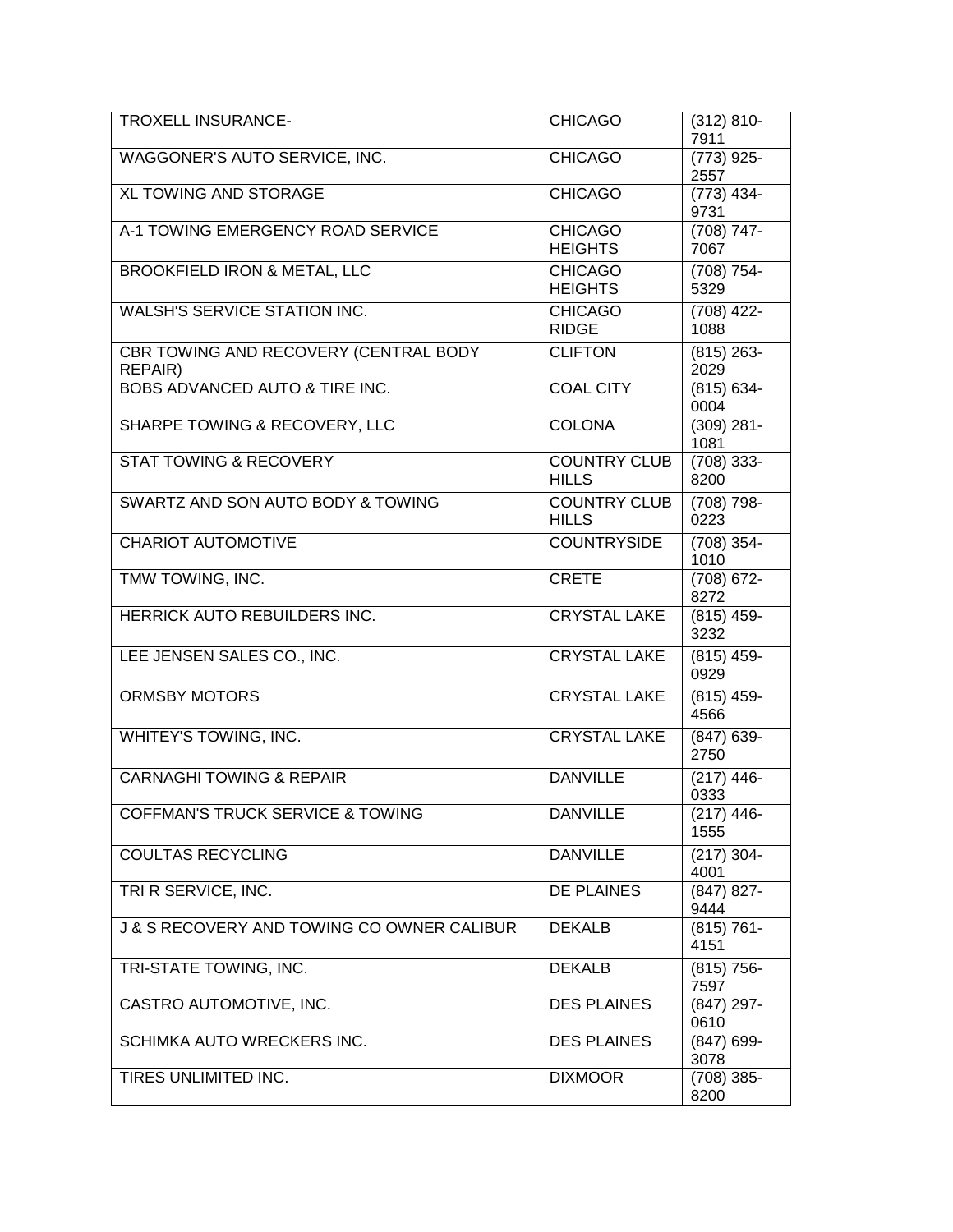| <b>JTS TOWING, LLC</b>                                              | <b>DOLTON</b>        | $(708) 841 -$<br>7763 |
|---------------------------------------------------------------------|----------------------|-----------------------|
| <b>FIRE TOWING</b>                                                  | <b>DOWNERS</b>       | $(630)$ 960-          |
|                                                                     | <b>GROVE</b>         | 5330                  |
| O'HARE TOWING SERVICE, INC.                                         | <b>DOWNERS</b>       | $(800)$ 227-          |
|                                                                     | <b>GROVE</b>         | 6890                  |
| ANY TIME TOWING & RECOVERY, INC. -                                  | <b>DOWNS</b>         | $(309)$ 988-          |
|                                                                     |                      | 6106                  |
| SCHOCK'S TOWING SERVICE INC.                                        | <b>DUNDEE</b>        | $(847)$ 428-          |
|                                                                     |                      | 2603                  |
| MATTESON SERVICE CENTER, INC.                                       | <b>DURAND</b>        | $(815)$ 248-          |
|                                                                     |                      | 2057                  |
| COLEMAN & SON GARAGE, INC.                                          | <b>DWIGHT</b>        | $(815)$ 374-          |
|                                                                     |                      | 5030                  |
| PETE'S "A" TOWING, INC.                                             | <b>EAST DUNDEE</b>   | $(800)$ 400-<br>7383  |
| CROSS COMPANIES LLC/DBA CROSS AUTO BODY &                           | <b>EDWARDSVILLE</b>  | $(618) 656 -$         |
| <b>TOWING</b>                                                       |                      | 3328                  |
| <b>S &amp; K REPAIR SERVICE</b>                                     | <b>EDWARDSVILLE</b>  | $(618) 656 -$         |
|                                                                     |                      | 4220                  |
| <b>DIMOND BROS. INSURANCE, LLC</b>                                  | <b>EFFINGHAM</b>     | $(217)$ 347-          |
|                                                                     |                      | 0584                  |
| TRIPOWER TOWING & RECOVERY, INC.                                    | <b>EFFINGHAM</b>     | $(217)$ 342-          |
|                                                                     |                      | 6135                  |
| <b>ARTIES TOWING</b>                                                | <b>ELGIN</b>         | $(847) 888 -$         |
|                                                                     |                      | 0611                  |
| <b>COPART AUTO AUCTIONS</b>                                         | <b>ELGIN</b>         | $(630)$ 497-          |
|                                                                     |                      | 8343                  |
| SUBURBAN TOWING AND RECOVERY                                        | <b>ELK GROVE</b>     | 847-357-              |
|                                                                     | <b>VILLAGE</b>       | 9212                  |
| <b>JIM'S TOWING SERVICE</b>                                         | <b>ELMHURST</b>      | $(630) 834 -$<br>3200 |
| NORTH SHORE TOWING, INC.                                            | <b>EVANSTON</b>      | $(847) 864 -$         |
|                                                                     |                      | 2828                  |
| QUAYLE AUTOMOTIVE LLC/ PREFERRED TOWING                             | <b>FAIRVIEW</b>      | $(618)$ 398-          |
|                                                                     | <b>HEIGHTS</b>       | 6110                  |
| <b>ROGERS TOWING SERVICE</b>                                        | <b>FRANKFORT</b>     | $(708)$ 479-          |
|                                                                     |                      | 9824                  |
| SAM'S 24 HOUR TOWING                                                | <b>FRANKLIN PARK</b> | $(847)$ 455-          |
|                                                                     |                      | 2610                  |
| ALBER TOWING & RECOVERY, INC.                                       | <b>FREEPORT</b>      | $(815)$ 235-          |
|                                                                     |                      | 5353                  |
| WILDWOOD SERVICE, INC.                                              | <b>GAGES LAKE</b>    | $(847)$ 223-          |
|                                                                     |                      | 2222                  |
| GUY'S TRUCK & TRACTOR SERVICE, INC. /DBA GUY'S<br>TOWNG & SRVC INC. | <b>GALENA</b>        | $(815)$ 777-<br>3257  |
|                                                                     |                      |                       |
| SHEPHERD INSURANCE                                                  | <b>GREENFIELD</b>    | $(317)$ 462-<br>9204  |
| AUTO PARTS CITY, INC.                                               | <b>GURNEE</b>        | $(847)$ 244-          |
|                                                                     |                      | 7171                  |
| McCLURE'S GARAGE, INC.                                              | <b>GURNEE</b>        | $(847) 662 -$         |
|                                                                     |                      | 3265                  |
| <b>OPIES'S TOWING</b>                                               | <b>HARRISBURG</b>    | $(618)$ 926-          |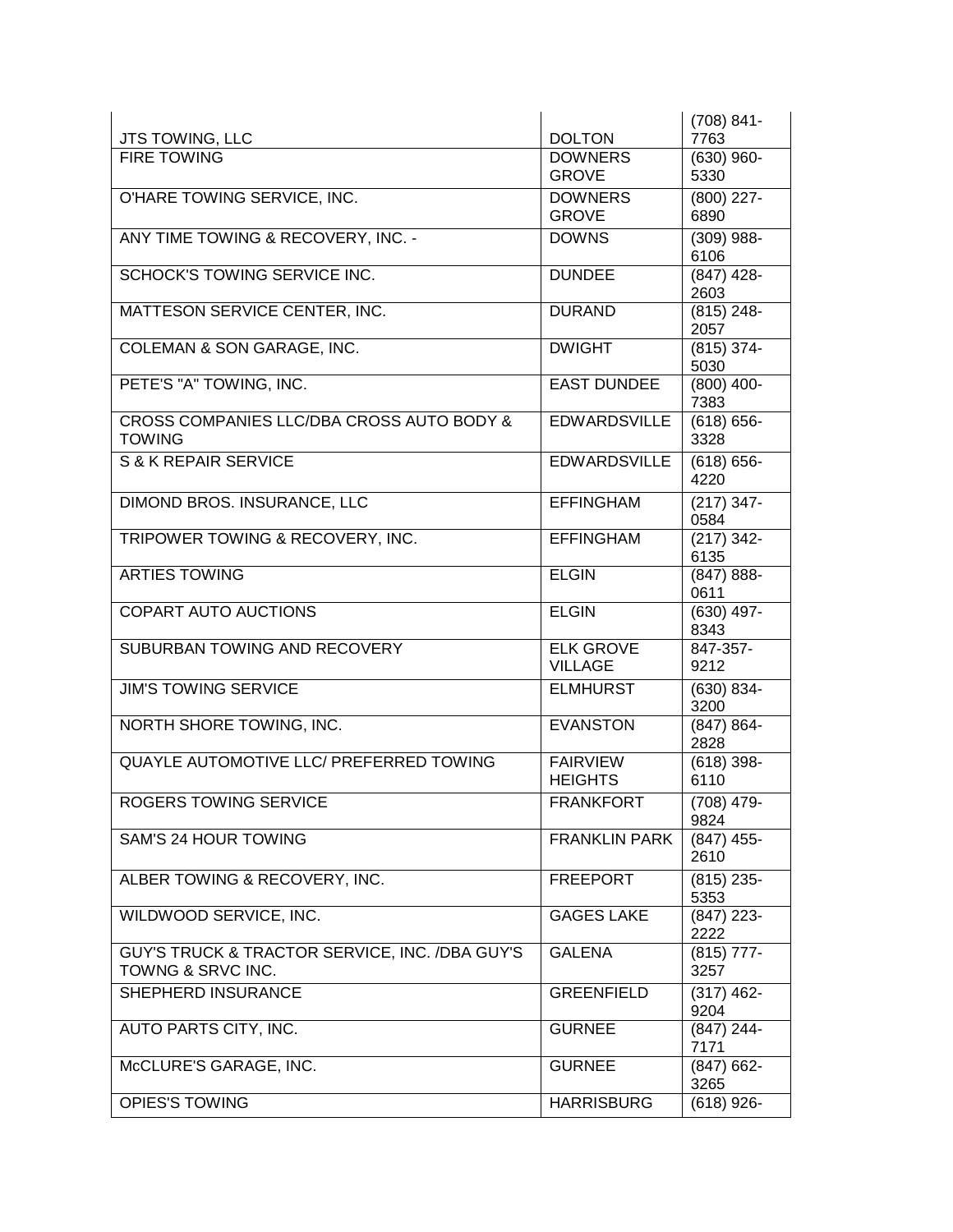|                                                                |                                | 3301                  |
|----------------------------------------------------------------|--------------------------------|-----------------------|
| SMT TOWING, INC./ BERTS TOWING                                 | <b>HARVEY</b>                  | $(708)$ 331-<br>4665  |
| <b>SUBURBAN TOWING INC.</b>                                    | <b>HAZEL CREST</b>             | $(708)$ 335-<br>3000  |
| <b>PAR TOWING INC.</b>                                         | <b>HICKORY HILLS</b>           | $(708)$ 430-<br>0275  |
| <b>J-TEAM TOWING</b>                                           | <b>HIGHLAND</b><br><b>PARK</b> | $(847)$ 432-<br>4300  |
| FOX RECOVERY & TOWING OF LAKE COUNTY INC.                      | <b>INGLESIDE</b>               | $(847) 587 -$<br>6076 |
| <b>BILLS TOWING</b>                                            | <b>JACKSONVILLE</b>            | $(217)$ 245-<br>7835  |
| EXIT 59 TOWING& RECOVERY, INC.                                 | <b>JOHNSTON</b><br><b>CITY</b> | $(618)$ 925-<br>5293  |
| <b>B &amp; J TOWING (DBA) CARCARE TOWING SERVICE</b>           | <b>JOLIET</b>                  | $(815)$ 729-<br>2653  |
| CROSSROADS TOWING AND RECOVERY INC.                            | <b>JOLIET</b>                  | $(815) 714-$<br>2036  |
| DICK'S TOWING SERVICE, INC.                                    | <b>JOLIET</b>                  | $(815)$ 725-<br>5772  |
| <b>MINGOS TOWING</b>                                           | <b>JOLIET</b>                  | $(815)$ 715-<br>8084  |
| POLLEY'S GARAGE, INC.                                          | <b>JOLIET</b>                  | $(815) 744-$<br>3393  |
| <b>RENDEL'S INC.</b>                                           | <b>JOLIET</b>                  | $(815) 740-$<br>4560  |
| SUPREME TOWING, INC. DBA CR TOWING &<br><b>RECOVERY</b>        | <b>JOLIET</b>                  | $(815) 726 -$<br>5471 |
| JEFF'S AUTOBODY & TOWING                                       | <b>JOY</b>                     | $(309) 584 -$<br>4337 |
| <b>MONSON TRUCK &amp; TRAILER REPAIR</b>                       | <b>JOY</b>                     | $(563)$ 322-<br>8308  |
| BEAUPRE'S, INC.                                                | <b>KANKAKEE</b>                | $(815)$ 932-<br>5841  |
| HUBLY'S TOWING & REPAIR INC.                                   | <b>KANKAKEE</b>                | $(815)$ 939-<br>2420  |
| HUBLY'S TOWING & REPAIR INC.- EMPLOYEE CHRIS<br><b>PRATHER</b> | <b>KANKAKEE</b>                | $(815)$ 939-<br>2420  |
| HUBLY'S TOWING & REPAIR INC. EMPLOYEE JAMES<br><b>HUBLY</b>    | <b>KANKAKEE</b>                | $(815)$ 939-<br>2420  |
| HUBLY'S TOWING & REPAIR INC. EMPLOYEE LARRY<br><b>FAMOUS</b>   | <b>KANKAKEE</b>                | $(815)$ 939-<br>2420  |
| <b>HODGE'S TOWING &amp; RECOVERY</b>                           | <b>KEWANEE</b>                 | $(309) 853 -$<br>5011 |
| <b>COUNTRYSIDE TOWING</b>                                      | <b>KINGSTON</b>                | $(815)$ 262-<br>0057  |
| FIRST CLASS TOWING & RECOVERY, INC.                            | LAKE IN THE<br><b>HILLS</b>    | $(847)$ 458-<br>8697  |
| TOPEL'S TOWING SERVICE, LLC                                    | <b>LAKE MILLS</b>              | $(920) 648 -$<br>6442 |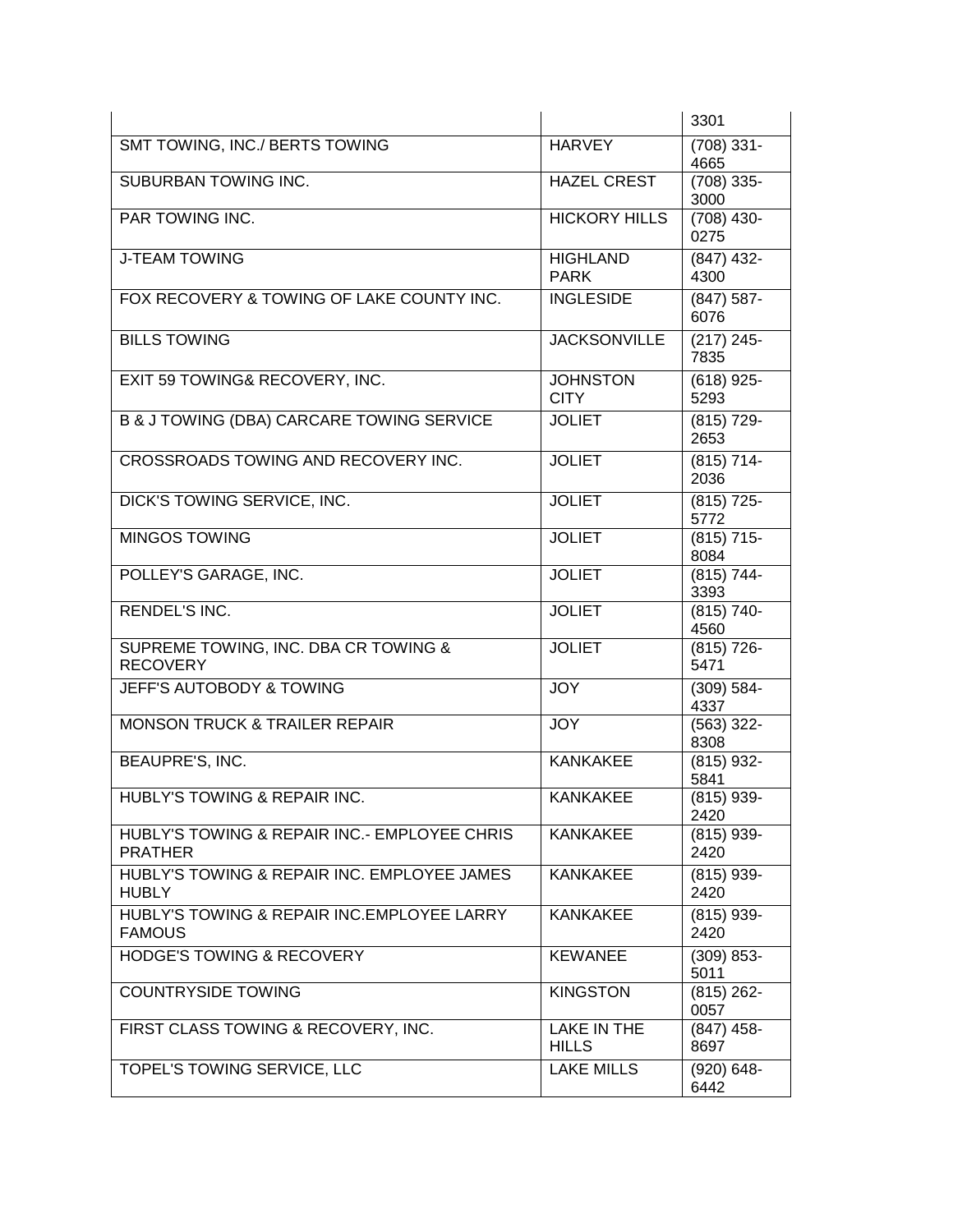| DONE RITE RECOVERY SERVICES, INC                                | <b>LANSING</b>                | $(708)$ 418-<br>4315  |
|-----------------------------------------------------------------|-------------------------------|-----------------------|
| LASALLE BODY & FENDER, INC.                                     | <b>LASALLE</b>                | $(815)$ 223-<br>0598  |
| <b>SENICA INTERSTATE TOWING</b>                                 | <b>LASALLE</b>                | $(815)$ 223-<br>2648  |
| PEPPER'S LEMONT AUTO CARE                                       | <b>LEMONT</b>                 | $(630)$ 257-<br>6600  |
| <b>BIRDS TOWING, LLC</b>                                        | <b>LEXINGTON</b>              | $(309)$ 365-<br>4869  |
| H & H TOWING                                                    | <b>LIBERTYVILLE</b>           | $(847)$ 367-<br>5300  |
| <b>JERRY'S TOW LLC</b>                                          | <b>LIBERTYVILLE</b>           | $(847)$ 362-<br>2347  |
| AA TOWING & REPAIR                                              | <b>LINCOLN</b>                | $(217) 732 -$<br>7400 |
| <b>RBC TOWING &amp; RECOVERY</b>                                | <b>LINCOLN</b>                | $(217) 732 -$<br>6576 |
| <b>RON'S TOWING</b>                                             | <b>LINCOLN</b>                | $(217) 732 -$<br>5675 |
| <b>MAURER SERVICES</b>                                          | <b>LOCKPORT</b>               | $(773) 631 -$<br>6200 |
| A & H TOWING                                                    | <b>LOMBARD</b>                | $(630) 629 -$<br>9320 |
| A to Z TOWING INC.                                              | <b>LOVES PARK</b>             | $(815)$ 964-<br>0834  |
| DARRELL'S TOWING & REPAIR                                       | <b>LOVES PARK</b>             | $(815) 633-$<br>3586  |
| LANSING AUTO, INC.                                              | <b>LYNWOOD</b>                | $(708) 895 -$<br>3032 |
| LANSING AUTO, INC.- EMPLOYEES                                   | <b>LYNWOOD</b>                | $(708) 895 -$<br>3032 |
| RAY & WALLY'S TOWING SERVICE, INC.                              | <b>LYNWOOD</b>                | $(708) 758 -$<br>3500 |
| DAN'S TOWING & AUTO REPAIR                                      | Manhattan<br><b>NEW LENOX</b> | $(815)$ 485-<br>8038  |
| CORDES BROTHERS TOWING TRANSPORT AND<br><b>ROADSIDE SERVICE</b> | <b>MANTENO</b>                | $(815)$ 954-<br>5570  |
| MALLANEY'S AUTO BODY, INC. CARSTAR                              | <b>MANTENO</b>                | $(815)$ 468-<br>8811  |
| <b>PARKER TOWING &amp; REPAIR</b>                               | <b>MANTENO</b>                | $(815)$ 468-<br>6376  |
| ST. AUBIN AUTO, INC.                                            | <b>MANTENO</b>                | $(815)$ 468-<br>2001  |
| SI TOWING & RECOVERY, LLC                                       | <b>MARION</b>                 | $(618) 889 -$<br>9279 |
| VERNELL'S INTERSTATE SERVICE, INC.                              | <b>MARION</b>                 | $(618)$ 993-<br>6250  |
| E & R TOWING & GARAGE, INC.                                     | <b>MARKHAM</b>                | $(708)$ 333-<br>7300  |
| RAPID RECOVERY INC.                                             | <b>MARKHAM</b>                | $(708) 841 -$<br>7288 |
| HARRISON TOWING & SERVICE, INC.                                 | <b>MARSEILLES</b>             | $(815)$ 712-<br>2150  |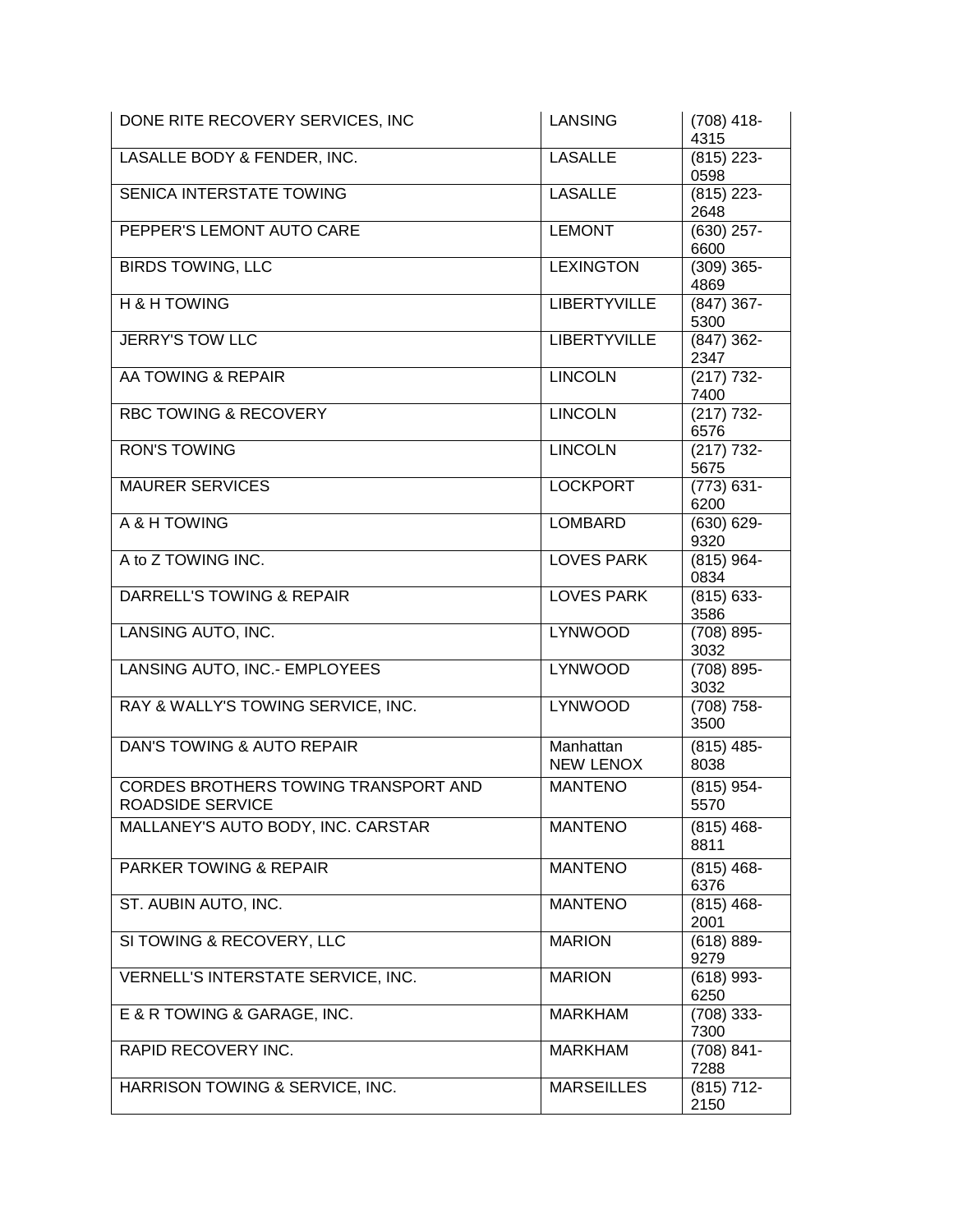| EDINGTON'S WRECKER SERVICE, INC.          | <b>MARSHALL</b>               | $(217) 826 -$<br>3066         |
|-------------------------------------------|-------------------------------|-------------------------------|
| S & S SERVICE COMPANY                     | <b>MATOON</b>                 | $(217)$ 234-<br>3933          |
| <b>COY'S AUTO REBUILDERS</b>              | <b>MATTESON</b>               | $(708) 747 -$<br>8860         |
| DN N DRTY, LLC                            | <b>MCHENRY</b>                | $(815) 307 -$<br>3939         |
| AREA TOWING, INC.                         | <b>MELROSE PARK</b>           | $(708)\overline{345}$<br>4665 |
| S & S TOWING, INC.                        | <b>MELROSE PARK</b>           | $(708)$ 538-<br>0220          |
| B & J TOWING TOWING & AUTO REPAIR, INC.   | <b>MOKENA</b>                 | $(708)$ 479-<br>6552          |
| WES KOCHEL INC.                           | <b>MONEE</b>                  | $(708) 534 -$<br>8477         |
| DAVIDSON AUTO BODY INC.                   | <b>MORRIS</b>                 | $(815)$ 942-<br>9503          |
| <b>GREENWAY GMC, INC.</b>                 | <b>MORRIS</b>                 | $(815)$ 942-<br>0404          |
| SNOWDANCE ENTERPRISES                     | <b>MORRIS</b>                 | $(815)$ 357-<br>6381          |
| <b>MEGA SERVICES, INC.</b>                | <b>MORTON</b>                 | $(309)$ 266-<br>8455          |
| <b>LIN-MAR TOWING &amp; RECOVERY</b>      | <b>MORTON</b><br><b>GROVE</b> | $(847)$ 965-<br>4200          |
| <b>HIGGINSON TOWING &amp; SALVAGE</b>     | <b>MOUNT</b><br><b>VERNON</b> | $(618)$ 242-<br>7411          |
| <b>GLENN'S AUTO REPAIR AND TOWING</b>     | <b>MT CARMEL</b>              | $(618)$ 263-<br>3285          |
| ALL PURPOSE TOWING LLC                    | <b>MT VERNON</b>              | $(618) 316 -$<br>7035         |
| <b>MC DERMOTT SALES &amp; SERVICE</b>     | <b>MT VERNON</b>              | $(618)$ 242-<br>0512          |
| <b>OWEN SERVICES LLC</b>                  | <b>MT ZION</b>                | $(217) 864 -$<br>0325         |
| <b>GREG'S TOWING &amp; RECOVERY, INC.</b> | MT. ZION                      | $(217) 864 -$<br>6929         |
| DARRELL'S, INC.                           | <b>NAPERVILLE</b>             | $(630)$ 717-<br>6798          |
| N. A. R. TOWING                           | NAPERVILLE                    | $(630)$ 978-<br>7100          |
| <b>WHITE EAGLE TOWING</b>                 | NAPERVILLE                    | $(630)$ 961-<br>9977          |
| NEW BADEN AUTO BODY, LLC                  | <b>NEW BADEN</b>              | $(618) 588 -$<br>4571         |
| ZIPS TRUCK EQUIPMENT, INC.                | <b>NEW HAMPTON</b>            | $(800)$ 222-<br>6047          |
| SUPERIOR TOWING, INC.                     | <b>NEW LENOX</b>              | $(815)$ 463-<br>8888          |
| <b>SCR TOWING &amp; RECOVERY</b>          | <b>NORTH</b><br><b>AURORA</b> | $(630) 844 -$<br>9911         |
| <b>GROSSE POINTE TOWING, INC.</b>         | <b>NORTHBROOK</b>             | $(847)$ 272-                  |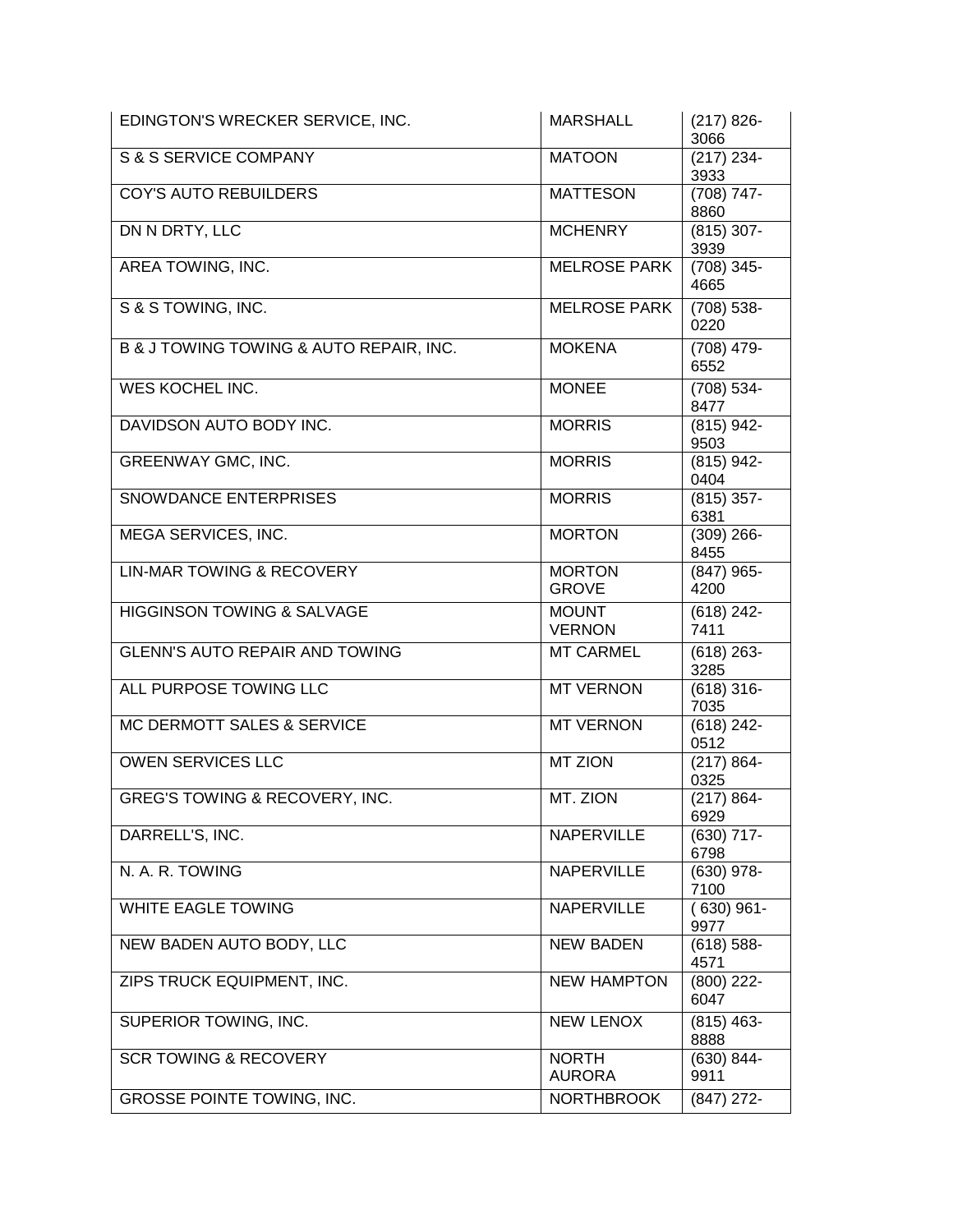| $(773) 502 -$<br><b>NORWOOD</b><br><b>PARK</b><br>7000<br>CARRY ALL TOWING, INC.<br>CLETES' INC.<br>O FALLON<br>$(618) 632 -$<br>5151<br>$(708) 749-$<br>FLEET CARE, INC.<br><b>OAK FOREST</b><br>4337<br>$(708) 535 -$<br>JUDGE AUTOMOTIVE AND TOWING INC.<br><b>OAK FOREST</b><br>0077<br><b>7 TOWING LLC</b><br><b>OAK LAWN</b><br>$(708) 786 -$<br>9464<br>$(708)$ 969-<br><b>SPARTAN TOWING</b><br><b>OAK LAWN</b><br>9999<br><b>B &amp; C TOWING</b><br><b>OAKLAND</b><br>$(217)$ 346-<br>3251<br>$(217) 582 -$<br><b>J &amp; K BODY AND PAINT</b><br><b>OGDEN</b><br>8083<br>AMBASSADOR CAR CARRIERS, INC.<br><b>ORLAND PARK</b><br>$(708)$ 403-<br>2277<br>AUTO MEDICS, INC.<br><b>ORLAND PARK</b><br>$(708)$ 460-<br>9400<br>THE HORTON GROUP, INC<br><b>ORLAND PARK</b><br>$(708) 845 -$<br>3339<br><b>CONROY'S AUTOMOTIVE &amp; TOWING</b><br><b>OTTAWA</b><br>$(815)$ 434-<br>1215 |
|------------------------------------------------------------------------------------------------------------------------------------------------------------------------------------------------------------------------------------------------------------------------------------------------------------------------------------------------------------------------------------------------------------------------------------------------------------------------------------------------------------------------------------------------------------------------------------------------------------------------------------------------------------------------------------------------------------------------------------------------------------------------------------------------------------------------------------------------------------------------------------------------|
|                                                                                                                                                                                                                                                                                                                                                                                                                                                                                                                                                                                                                                                                                                                                                                                                                                                                                                |
|                                                                                                                                                                                                                                                                                                                                                                                                                                                                                                                                                                                                                                                                                                                                                                                                                                                                                                |
|                                                                                                                                                                                                                                                                                                                                                                                                                                                                                                                                                                                                                                                                                                                                                                                                                                                                                                |
|                                                                                                                                                                                                                                                                                                                                                                                                                                                                                                                                                                                                                                                                                                                                                                                                                                                                                                |
|                                                                                                                                                                                                                                                                                                                                                                                                                                                                                                                                                                                                                                                                                                                                                                                                                                                                                                |
|                                                                                                                                                                                                                                                                                                                                                                                                                                                                                                                                                                                                                                                                                                                                                                                                                                                                                                |
|                                                                                                                                                                                                                                                                                                                                                                                                                                                                                                                                                                                                                                                                                                                                                                                                                                                                                                |
|                                                                                                                                                                                                                                                                                                                                                                                                                                                                                                                                                                                                                                                                                                                                                                                                                                                                                                |
|                                                                                                                                                                                                                                                                                                                                                                                                                                                                                                                                                                                                                                                                                                                                                                                                                                                                                                |
|                                                                                                                                                                                                                                                                                                                                                                                                                                                                                                                                                                                                                                                                                                                                                                                                                                                                                                |
|                                                                                                                                                                                                                                                                                                                                                                                                                                                                                                                                                                                                                                                                                                                                                                                                                                                                                                |
|                                                                                                                                                                                                                                                                                                                                                                                                                                                                                                                                                                                                                                                                                                                                                                                                                                                                                                |
|                                                                                                                                                                                                                                                                                                                                                                                                                                                                                                                                                                                                                                                                                                                                                                                                                                                                                                |
|                                                                                                                                                                                                                                                                                                                                                                                                                                                                                                                                                                                                                                                                                                                                                                                                                                                                                                |
|                                                                                                                                                                                                                                                                                                                                                                                                                                                                                                                                                                                                                                                                                                                                                                                                                                                                                                |
|                                                                                                                                                                                                                                                                                                                                                                                                                                                                                                                                                                                                                                                                                                                                                                                                                                                                                                |
|                                                                                                                                                                                                                                                                                                                                                                                                                                                                                                                                                                                                                                                                                                                                                                                                                                                                                                |
|                                                                                                                                                                                                                                                                                                                                                                                                                                                                                                                                                                                                                                                                                                                                                                                                                                                                                                |
|                                                                                                                                                                                                                                                                                                                                                                                                                                                                                                                                                                                                                                                                                                                                                                                                                                                                                                |
|                                                                                                                                                                                                                                                                                                                                                                                                                                                                                                                                                                                                                                                                                                                                                                                                                                                                                                |
|                                                                                                                                                                                                                                                                                                                                                                                                                                                                                                                                                                                                                                                                                                                                                                                                                                                                                                |
| $(815)$ 228-                                                                                                                                                                                                                                                                                                                                                                                                                                                                                                                                                                                                                                                                                                                                                                                                                                                                                   |
| <b>MY GUY'S GARAGE</b><br><b>OTTAWA</b><br>5298                                                                                                                                                                                                                                                                                                                                                                                                                                                                                                                                                                                                                                                                                                                                                                                                                                                |
| <b>PALATINE</b><br>A-EXPRESS TOWING & RECOVERY<br>$(847)$ 991-<br>0460                                                                                                                                                                                                                                                                                                                                                                                                                                                                                                                                                                                                                                                                                                                                                                                                                         |
| <b>TOWING EXPERT</b><br><b>PALATINE</b><br>$(847) 894 -$                                                                                                                                                                                                                                                                                                                                                                                                                                                                                                                                                                                                                                                                                                                                                                                                                                       |
| 0042                                                                                                                                                                                                                                                                                                                                                                                                                                                                                                                                                                                                                                                                                                                                                                                                                                                                                           |
| <b>PALATINE</b><br>$(847) 705 -$<br>TOWNE TOWING INC                                                                                                                                                                                                                                                                                                                                                                                                                                                                                                                                                                                                                                                                                                                                                                                                                                           |
| 1710<br><b>PALOS HILLS</b><br>ALPHA CARRIER EXPERTS, INC.                                                                                                                                                                                                                                                                                                                                                                                                                                                                                                                                                                                                                                                                                                                                                                                                                                      |
| $(708)$ 422-<br>5144                                                                                                                                                                                                                                                                                                                                                                                                                                                                                                                                                                                                                                                                                                                                                                                                                                                                           |
| KWTS, LLC./ DBA KEN WEBER TRUCK SERVICE<br><b>PEAUKEE</b><br>$(262) 691 -$                                                                                                                                                                                                                                                                                                                                                                                                                                                                                                                                                                                                                                                                                                                                                                                                                     |
| 0333                                                                                                                                                                                                                                                                                                                                                                                                                                                                                                                                                                                                                                                                                                                                                                                                                                                                                           |
| <b>TAZEWELL TOWING</b><br><b>PEKIN</b><br>$(309)$ 347-                                                                                                                                                                                                                                                                                                                                                                                                                                                                                                                                                                                                                                                                                                                                                                                                                                         |
| 1711                                                                                                                                                                                                                                                                                                                                                                                                                                                                                                                                                                                                                                                                                                                                                                                                                                                                                           |
| MR. TOWIT'S WRECKER SERVICE, INC.<br>$(309)$ 360-<br><b>PEORIA</b>                                                                                                                                                                                                                                                                                                                                                                                                                                                                                                                                                                                                                                                                                                                                                                                                                             |
| 3123                                                                                                                                                                                                                                                                                                                                                                                                                                                                                                                                                                                                                                                                                                                                                                                                                                                                                           |
| EMS TOWING, LLC<br>$(815)$ 944-<br><b>PEOTONE</b><br>0000                                                                                                                                                                                                                                                                                                                                                                                                                                                                                                                                                                                                                                                                                                                                                                                                                                      |
| <b>FULMER TOWING LLC</b><br>$(815)$ 223-<br><b>PERU</b>                                                                                                                                                                                                                                                                                                                                                                                                                                                                                                                                                                                                                                                                                                                                                                                                                                        |
| 7870                                                                                                                                                                                                                                                                                                                                                                                                                                                                                                                                                                                                                                                                                                                                                                                                                                                                                           |
| <b>EMLING TOWING, INC.</b><br>PINCKNEYVILLE<br>$(618)$ 357-                                                                                                                                                                                                                                                                                                                                                                                                                                                                                                                                                                                                                                                                                                                                                                                                                                    |
| 5000                                                                                                                                                                                                                                                                                                                                                                                                                                                                                                                                                                                                                                                                                                                                                                                                                                                                                           |
| <b>GREEN MACHINE TOWING</b><br><b>PLAINFIELD</b><br>$(630)$ 305-                                                                                                                                                                                                                                                                                                                                                                                                                                                                                                                                                                                                                                                                                                                                                                                                                               |
| 0533                                                                                                                                                                                                                                                                                                                                                                                                                                                                                                                                                                                                                                                                                                                                                                                                                                                                                           |
| TODD'S BODY SHOP -NO LONGER TOWING<br><b>PLAINFIELD</b><br>815 267                                                                                                                                                                                                                                                                                                                                                                                                                                                                                                                                                                                                                                                                                                                                                                                                                             |
| 5070                                                                                                                                                                                                                                                                                                                                                                                                                                                                                                                                                                                                                                                                                                                                                                                                                                                                                           |
| ADAMS SALES & SERVICE, LLC<br><b>PLOVER</b><br>$(715)$ 344-<br>3836                                                                                                                                                                                                                                                                                                                                                                                                                                                                                                                                                                                                                                                                                                                                                                                                                            |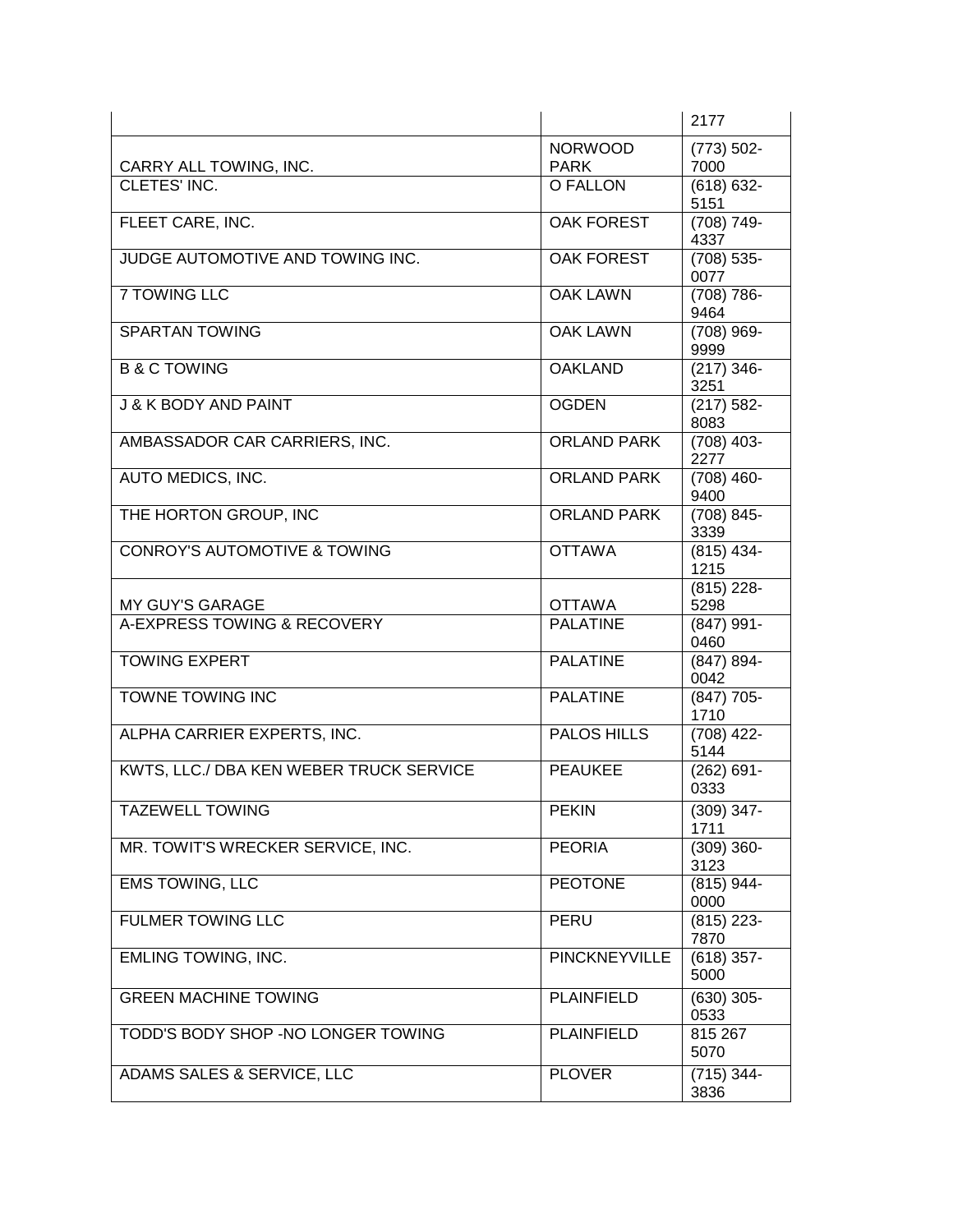| FAIR TOWING, INC.                          | <b>POSEN</b>                      | $(708)$ 388-<br>3987  |
|--------------------------------------------|-----------------------------------|-----------------------|
| R & S TOWING & RECOVERY, INC.              | <b>RIVERTON</b>                   | $(217)$ 629-<br>7736  |
| <b>EXPERIENCED TOWING, INC.</b>            | <b>ROBBINS</b>                    | $(708)$ 267-<br>7262  |
| <b>CROUSE TOWING &amp; RECOVERY</b>        | <b>ROBINSON</b>                   | $(618) 554 -$<br>1182 |
| QUAD CITY TOWING INC.                      | <b>ROCK ISLAND</b>                | $(309) 786 -$<br>2600 |
| <b>WORLDWIDE EQUIPMENT SALES</b>           | <b>ROCKDALE</b>                   | $(815) 725 -$<br>4400 |
| <b>ACTION TOWING &amp; AUTOMOTIVE</b>      | <b>ROCKFORD</b>                   | $(815)$ 397-<br>9222  |
| <b>ALBIA TRANSPORT LLC</b>                 | <b>ROCKFORD</b>                   | $(815) 874 -$<br>7800 |
| <b>CITY BODY SHOP INC.</b>                 | <b>ROCKFORD</b>                   | $(815) 961 -$<br>2630 |
| <b>CRUZ 24HR TOWING</b>                    | <b>ROCKFORD</b>                   | $(815)$ 988-<br>8888  |
| HAAS TOWING, INC.                          | <b>ROCKFORD</b>                   | $(815)$ 963-<br>3828  |
| McVEIGH'S TRUCK CENTER INC.                | <b>ROCKFORD</b>                   | $(815)$ 397-<br>9376  |
| NORTHWEST RECOVERY                         | <b>ROLLING</b><br><b>MEADOWS</b>  | $(847)$ 255-<br>7360  |
| PFEIFFERS TOWING & RECOVERY INC            | <b>ROMEOVILLE</b>                 | $(815) 838 -$<br>2545 |
| A-TIRE COUNTY SERVICE, INC.                | <b>ROUND LAKE</b>                 | $(847) 546-$<br>7491  |
| APPLE TOWING & RECOVERY, INC.              | <b>ROUND LAKE</b><br><b>BEACH</b> | $(847) 546 -$<br>8995 |
| DAVE'S TRANSMISSIONS, INC.                 | <b>ROUND LAKE</b><br><b>BEACH</b> | $(847) 546-$<br>0337  |
| LANDERS TOWING & COLLISION CENTER, INC.    | <b>SALEM</b>                      | $(888) 526 -$<br>3377 |
| <b>COILE'S DIESEL, INC.</b>                | <b>SAYBROOK</b>                   | $(309)$ 475-<br>3091  |
| REDMON'S VILLAGE TOWING, INC.              | <b>SCHAUMBURG</b>                 | $(847) 895 -$<br>6162 |
| <b>VIC'S TOWING COMPANY</b>                | <b>SCHILLER PARK</b>              | $(847)$ 233-<br>0733  |
| <b>VILLAGE AUTO &amp; TOWING, INC.</b>     | <b>SCHILLER PARK</b>              | $(847) 671 -$<br>0100 |
| WINDY CITY TOWING INC.                     | <b>SCHILLER PARK</b>              | $(847)$ 671-<br>9111  |
| AMERICAN BULLDOG TOWING & RECOVERY CORP    | <b>SHOREWOOD</b>                  | $(815) 513-$<br>6457  |
| COMMUNITY TOWING INC. DBA TOWS R US TOWING | <b>SKOKIE</b>                     | $(847) 676 -$<br>3300 |
| DEWEY'S SERVICE INC.                       | <b>SOUTH BELOIT</b>               | $(815)$ 389-<br>3032  |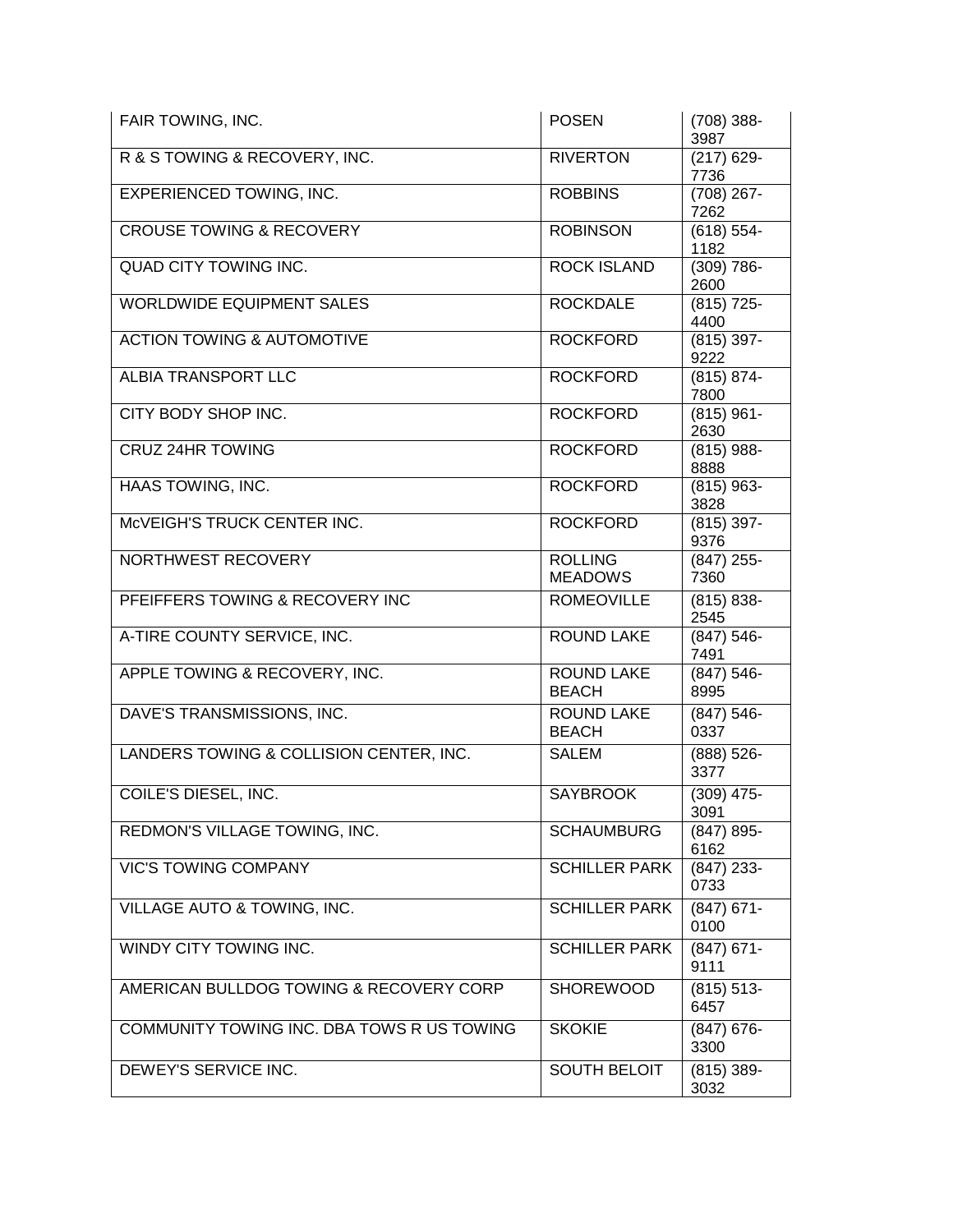| FLYING AJ'S TOWING SERVICE                          | <b>SOUTH BELOIT</b> | $(815)$ 389-<br>0000  |
|-----------------------------------------------------|---------------------|-----------------------|
| <b>J &amp; S TOWING SERVICE CENTER &amp; TOWING</b> | <b>SPARTA</b>       | $(618)$ 443-<br>5658  |
| A & M TOWING AND AUTO SALVAGE, INC.                 | <b>SPRINGFIELD</b>  | $(217) 528 -$<br>3258 |
| ALLSTAR PERFORMANCE, INC.                           | <b>SPRINGFIELD</b>  | $(217) 525 -$<br>7700 |
| <b>ILLINOIS TRUCKING ASSOCIATION</b>                | <b>SPRINGFIELD</b>  | $(217) 789 -$<br>6017 |
| <b>SHANERS TOWING</b>                               | <b>SPRINGFIELD</b>  | $(217) 529 -$<br>6400 |
| TUXHORN TOWING, INC.                                | <b>SPRINGFIELD</b>  | $(217) 522 -$<br>8211 |
| W.H. SHAFFER, INC.                                  | <b>SPRINGFIELD</b>  | $(217) 528 -$<br>7568 |
| <b>SPERRY'S SERVICE</b>                             | ST. ELMO            | $(618) 829 -$<br>9796 |
| ROGERS SERVICE & TOWING LLC                         | <b>ST. LIBORY</b>   | $(618) 768 -$<br>4929 |
| CALIBER TOWING & RECOVERY, INC.                     | <b>SUGAR GROVE</b>  | $(630) 853 -$<br>8696 |
| KUSTOM TOWING, INC.                                 | <b>SUMMIT</b>       | $(708)$ 496-<br>8989  |
| <b>ACCURATE TOWING &amp; RECOVERY</b>               | <b>SYCAMORE</b>     | $(815) 899 -$<br>9200 |
| AUTO DATA DIRECT INC.                               | <b>TALLAHASSEE</b>  | $(866)$ 923-<br>3123  |
| BOB'S SUPER SERVICE, INC.                           | <b>TUSCOLA</b>      | $(217)$ 253-<br>3366  |
| <b>FELDKAMPS TOWING</b>                             | <b>URBANA</b>       | $(217)$ 367-<br>7888  |
| REYNOLDS TOWING SERVICE INC.                        | <b>URBANA</b>       | $(217)$ 337-<br>0913  |
| <b>TATMAN'S TOWING</b>                              | <b>URBANA</b>       | $(217)$ 328-<br>2424  |
| ERNIE'S WRECKER SERVICE, INC.                       | <b>VERNON HILLS</b> | $(847) 634 -$<br>3737 |
| CENTURYTOWING & SERVICE, INC.                       | <b>VILLA PARK</b>   | $(847)$ 455-<br>6300  |
| <b>VETERANS TOWING &amp; RECOVERY</b>               | <b>VILLA PARK</b>   | $(630) 880 -$<br>8387 |
| THE SHOP                                            | <b>WALNUT HILL</b>  | $(618) 532 -$<br>2942 |
| <b>MIKE'S TOWING INC.</b>                           | <b>WAUCONDA</b>     | $(847) 526 -$<br>7744 |
| J.R.'S WRECKER SERVICE, INC                         | <b>WAUKEGAN</b>     | $(847)$ 249-<br>3377  |
| <b>LAKE COUNTY TOWING</b>                           | <b>WAUKEGAN</b>     | $(847)$ 623-<br>3020  |
| TNT RECOVERY SERVICE, INC.                          | WAUKEGAN            | $(847)$ 731-<br>6914  |
| UNIQUE TOWING INC.                                  | <b>WAUKEGAN</b>     | $(847) 688 -$<br>1111 |